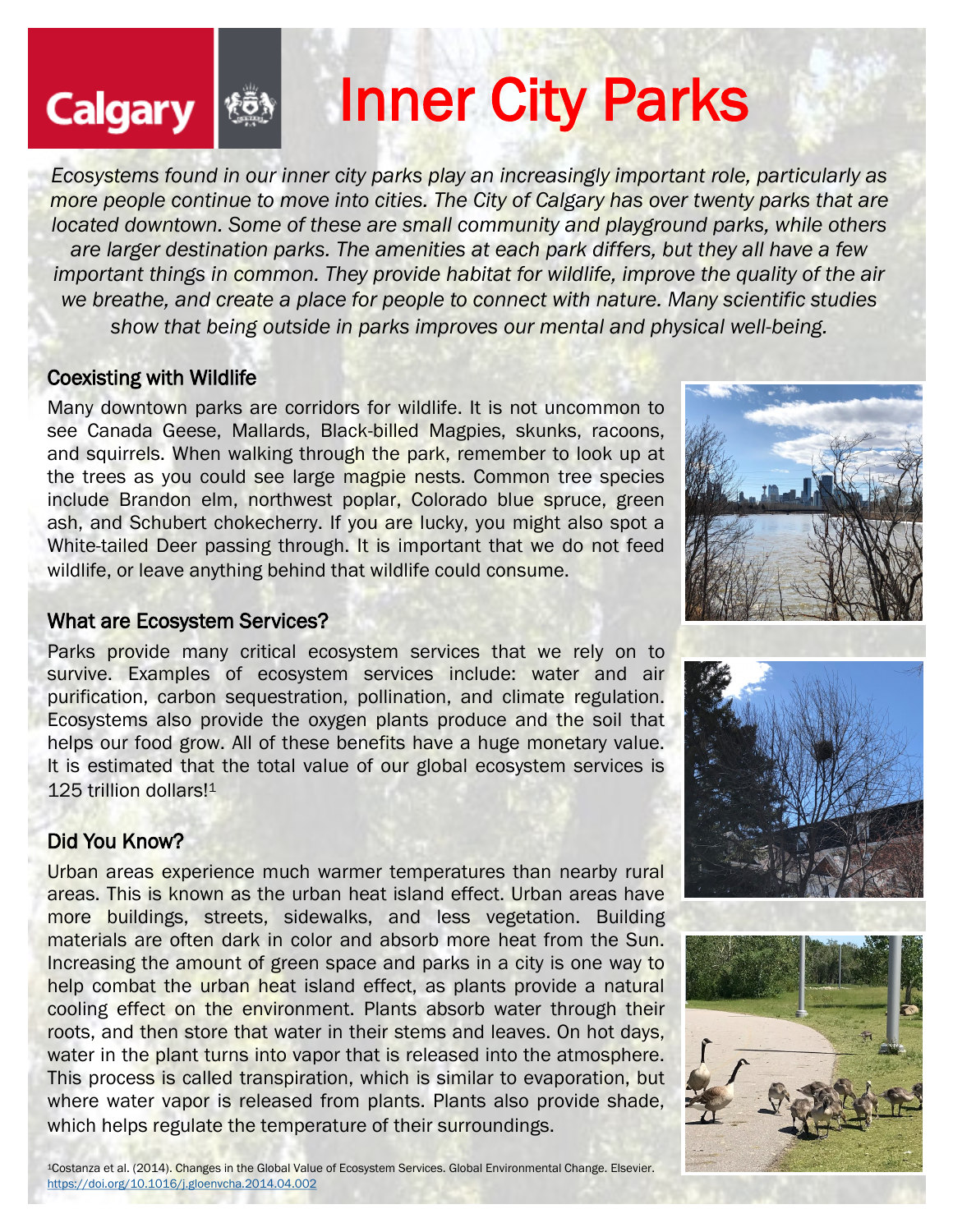

## Inner City Parks Study

#### **Overview**

These activities encourage critical thinking and environmental stewardship, which will enhance your students understanding of the importance of ecosystems. Students will learn that human health is linked to the environment. Lastly, students will learn that their actions can have a positive impact on the environment.

#### Activity 1: If Trees Could Talk

Investigate trees in Calgary's downtown parks. Use The City of Calgary's [Heritage or Urban Forest Tree](https://data.calgary.ca/Environment/Public-Trees/tfs4-3wwa)  [Map](https://data.calgary.ca/Environment/Public-Trees/tfs4-3wwa) to discover trees in the surrounding area. Have students write a short story from the tree's point of view: how has the city changed over the years? Discuss the positives and negatives of urbanization. In the winter, you can draw your story in the snow instead. [maps.calgary.ca/TreeSchedule](https://maps.calgary.ca/TreeSchedule/)

#### Activity 2: Park Study

Visit a downtown park and create detailed observations of the space. What do people use the park for? What animals and plants do you see? How do the animals interact with the plants? Use sketches and written notes to capture your observations. If possible, return to the space multiple times to gather more information. This activity can be done throughout the school year to allow students to observe seasonal changes in the park. Create a poster or bulletin board for students to add their observations, allowing for greater understanding of the outdoor space.

#### Activity 3: Park Redesign

Based on your observations, how would you redesign the park? Would you create more habitat for wildlife or certain features for people to enjoy? Draw or paint your redesigned park in a journal. While designing your park, think about the ecosystem services the park provides or could provide.

#### Activity 4: Ecosystem Services

Discuss different ecosystems with the students. Ask them to match an ecosystem with the correct ecosystem service. For example, discuss Calgary's urban forests. What ecosystem services do urban forests provide? Urban forests provide oxygen, habitat for animals, materials for humans, shade, they reduce the urban heat island effect, they provide relaxing environments for people, and their roots stabilize the ground to prevent erosion, to name a few. Why are healthy ecosystems important? How do humans benefit from ecosystems?

#### Activity 5: Tragedy of the Commons

Introduce students to the concept of the "Tragedy of the Commons" (an economic theory about a shared resource system, where individual people act independently out of self-interest, resulting in the degradation of the shared resource). Some examples of this include the Grand Banks fisheries, greenhouse gases in the atmosphere, ocean garbage gyres, unregulated logging, and traffic congestion. Discuss with students how to overcome the tragedy of the commons. Are there ways people can collectively take care of our environment?